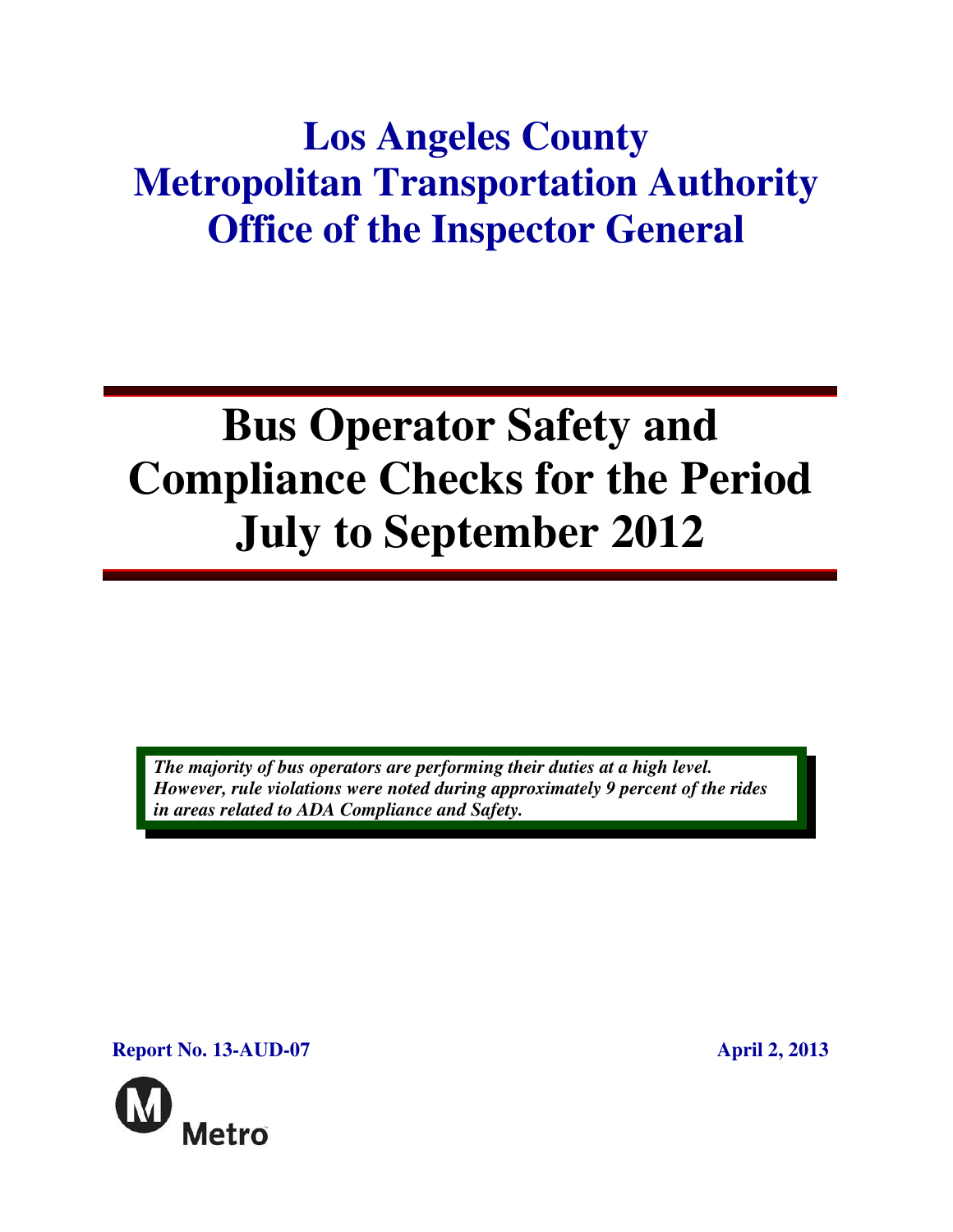

Los Angeles, CA 90017

**DATE:** April 2, 2013

**TO:** Chief Executive Officer Metro Board of Directors

Shigetoni

**FROM:** *(Jack Shigetomi)* Deputy Inspector General for Audits

**SUBJECT:** Bus Operator Safety and Compliance Checks for the Period July to September 2012 (Report No. 13-AUD-07)

The Office of the Inspector General implemented an undercover "ride along" program to monitor bus operations. This program is intended to supplement any action that Metro might undertake to monitor and confirm bus operator compliance with safety and customer service policies, such as the prohibition on use of cell phones while driving, calling out stops if the automated system is not in use, and various Americans with Disability Act compliance matters.

This report summarizes our observations of bus operations for the period July to September 2012. During the period, we completed 170 observations of Metro bus operators. Overall, we found that most operators performed their duties in accordance with Metro policies and rules. We found rule violations in 15 of the 170 observations made; during three observations, more than one violation was observed. In total, there were 20 violations observed and 12 written notifications issued. For all of the written notifications, management took appropriate corrective action.

On March 25, 2013, we provided Metro management with a draft report for their review, and no comments were received.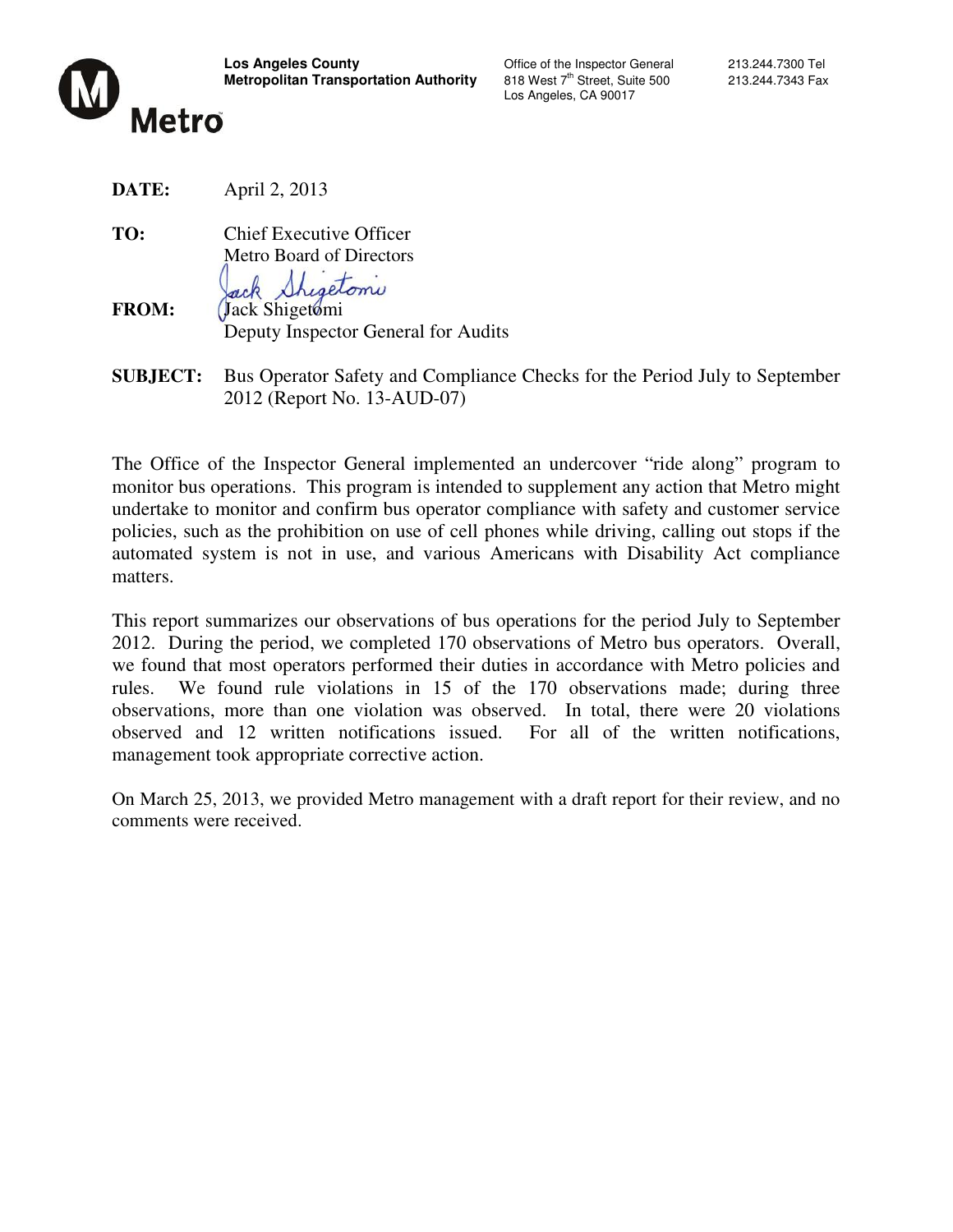## TABLE OF CONTENTS

#### **Page**

|                 |                                                                         | 1                       |
|-----------------|-------------------------------------------------------------------------|-------------------------|
|                 |                                                                         | $\mathbf{1}$            |
|                 |                                                                         | $\overline{2}$          |
|                 |                                                                         | $\overline{2}$          |
| A.              |                                                                         | 3                       |
|                 | Wheelchair Securement Instructions Not Followed<br>1.                   | $\overline{\mathbf{3}}$ |
|                 | 2.<br>Operator Did Not Inform Customer That Wheelchair Would Be Secured | $\overline{\mathbf{4}}$ |
|                 | 3.                                                                      | $\overline{\mathbf{4}}$ |
| <b>B.</b>       |                                                                         | $\overline{\mathbf{4}}$ |
|                 |                                                                         | 5                       |
|                 | 2.                                                                      | 5                       |
|                 |                                                                         | 5                       |
|                 | <b>ATTACHMENTS</b>                                                      |                         |
| A.              |                                                                         | 7                       |
| <b>B.</b>       | Summary of Observation Results for the Last Four Quarters               | 8                       |
| $\mathcal{C}$ . |                                                                         | 9                       |
|                 |                                                                         |                         |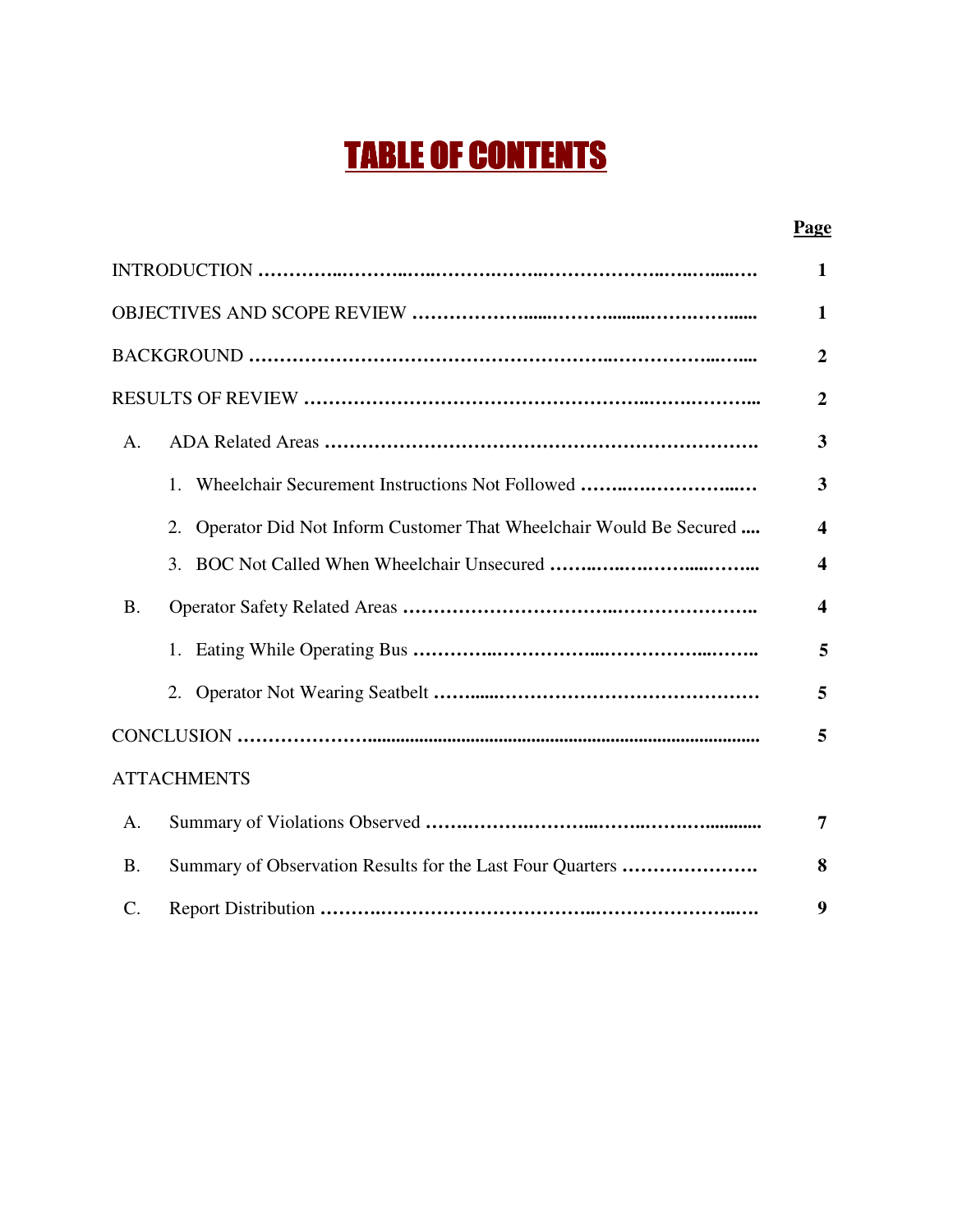## **INTRODUCTION**

In October 2009, the Office of the Inspector General (OIG) implemented an undercover "ride along" program to monitor bus operator performance to assist Metro in improving the efficiency and effectiveness of operations. This program is intended to supplement any action that Metro might undertake to monitor and confirm bus operator compliance with safety and customer service policies, such as the prohibition on use of cell phones while driving, calling out stops if the automated system is not in use, and various Americans with Disabilities Act (ADA) compliance matters. The OIG Audit and Investigation Units jointly performed this review. This report summarizes our observations of bus operator performance during the period July to September 2012.

As part of this monitoring program, OIG observers issue written notifications<sup>1</sup> to bus operators who commit significant violations. These violations include actions such as using personal cell phones, not wearing a seat belt, and not following certain ADA policies such as wheelchair securement. The immediate notification of the violations observed provides information to operators and management in a timely manner which is in accordance with union policy and gives management the ability to take further action, if deemed necessary.

This is our 12<sup>th</sup> quarterly report to Metro management since the inception of the OIG "ride" along" program. Two previous reports covered contract bus operations. Each quarterly report had a different focus for selecting the operators to be observed, such as Metro bus lines with the greatest number of complaints, bus operators who received the most complaints, and bus lines that received the most ADA complaints.

## **OBJECTIVES AND SCOPE OF REVIEW**

The objectives of our review were to determine whether bus operators were complying with safety and customer service policies as well as various ADA compliance laws and regulations.

For this quarter, we focused on lines with the most ADA compliance complaints received by Metro during the period of January to May 2012. We analyzed a report<sup>2</sup> that showed ADA related customer complaints by bus line for this time period. Based on this report, we selected 14 bus lines that had the most ADA complaints for observation. During the period July to September 2012, we completed 170 observations of Metro bus operators. We used a checklist to evaluate operator performance.

 $\overline{a}$ <sup>1</sup> The OIG modified the TOS Initial Report Forms by crossing out "TOS" and adding "OIG" on the forms. One copy of the form is given to the operator and a copy is sent to the applicable division manager.

<sup>&</sup>lt;sup>2</sup> Report prepared by the Customer Relations Department.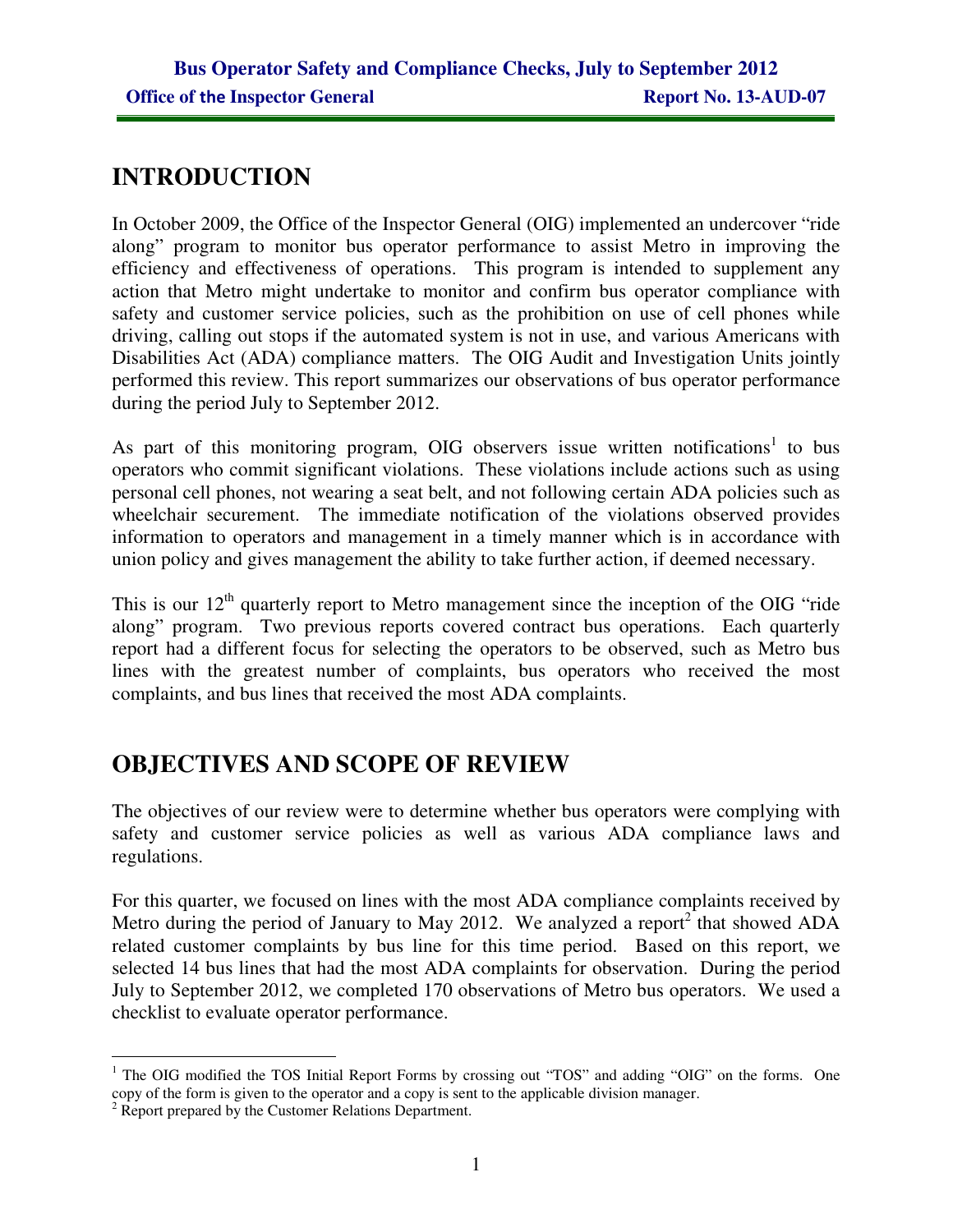This review is not an audit; therefore Government Auditing Standards are not applicable to this review.

## **BACKGROUND**

The Operator's Rulebook and Standard Operating Procedures (SOPs) contains policies and procedures governing Metro bus operator performance. The rules and SOPs in the manual are based on the principles of safety and customer service, and the premise that every individual who boards a bus deserves a high standard of care and deserves to be treated with respect and dignity. The manual covers areas such as vehicle operations, operator's code of conduct, customer relations, and fare collection.

## **RESULTS OF REVIEW**

Our observations of bus operator performance showed that the majority of operators complied with Metro policies and rules. Of the 170 observations made by OIG observers, no violations were found during 155 (91%) observations. However, 20 violations were found during 15 (9%) of the observations (three observations had more than one violation). A total of 12 written notifications were issued. The 20 violations observed were in the areas of ADA (10) and safety (10); see chart below.

#### **Chart 1: Violations by Category**

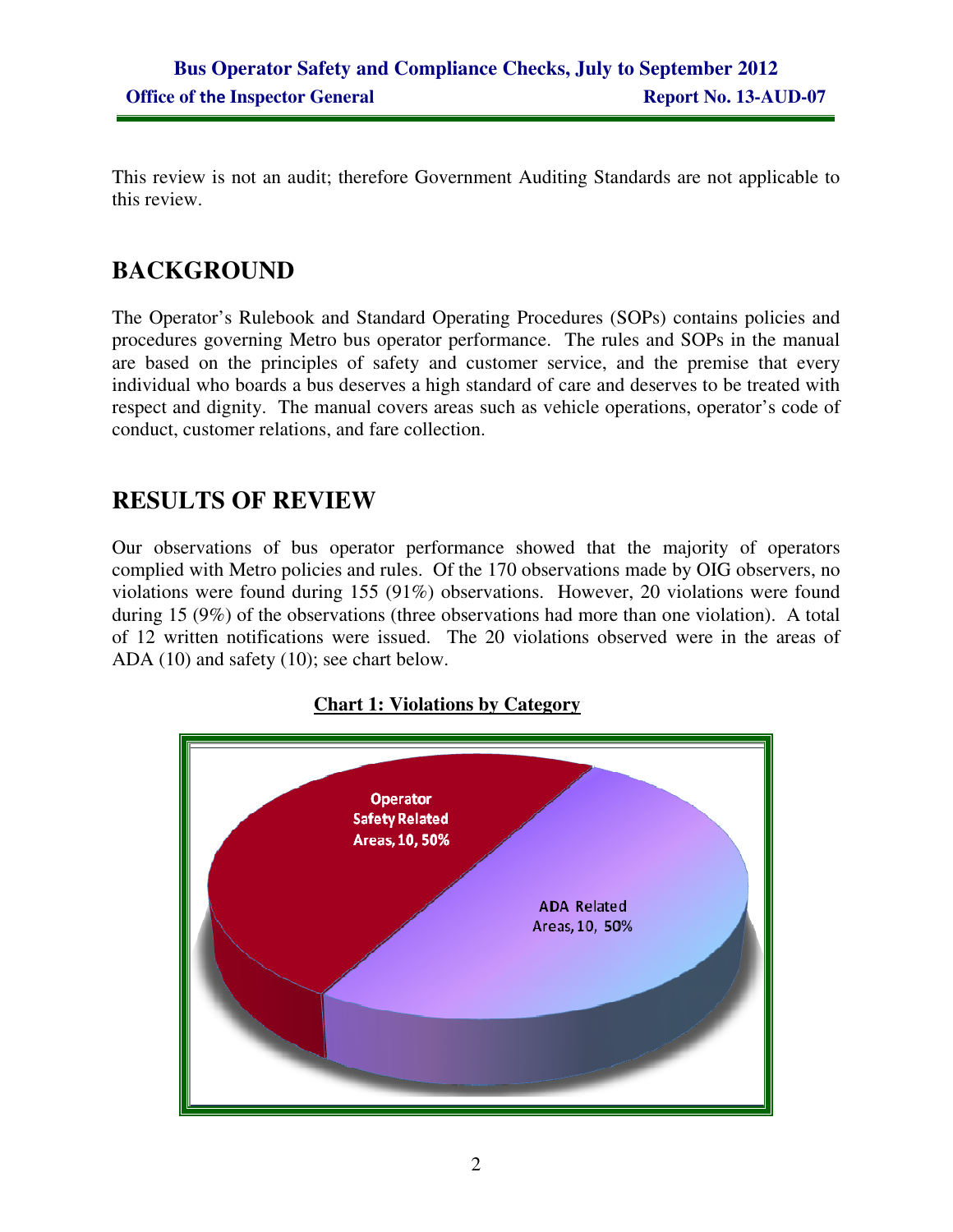#### **A. ADA Related Areas**

We observed 10 ADA related incidents:

- There were six incidents<sup>3</sup> where bus operators did not fully adhere to Metro's wheelchair securement policy,
- One operator did not inform the customer that the wheelchair would be secured, and
- Three operators did not send the required notification to Bus Operations Control (BOC) that a wheelchair patron declined to be secured.

#### **1. Wheelchair Securement Instructions Not Followed**

During the 36 observations where a wheelchair customer boarded a Metro bus, we observed four bus operators who did not adhere fully to Metro's wheelchair securement policy. During two of these observations, the bus operator was observed twice not following policy. Therefore there were a total of six instances where this policy was not adhered to. Specifically, the bus operator did not rise from his/her seat and move to the securement area as required by policy. Operations General Notice OPS#  $11$ -070 $^4$  states: "When boarding a customer using a wheelchair, the Operator is required to:

- Rise from the operator's seat,
- Move to the securement area,
- Request that customers who may be seated in the designated wheelchair securement area move to another seat, and
- Lift the seat and prepare the area for wheelchair securement."

We provided each of the four operators with a written notification of this violation. Division management advised us that the following actions were taken:

- One operator, who was cited twice, was given counseling and training for the first violation and a written warning for the second violation.
- Another operator who also was cited twice was given two major rule violations.
- The remaining two operators were disciplined for a major rule violation and given counseling/training.

<sup>&</sup>lt;sup>3</sup> The six instances involved four bus operators.

<sup>&</sup>lt;sup>4</sup> Operations General Notice OPS# 11-070 has been revised effective October 10, 2012 (OPS# 12-065). However, requirements for rising from the seat and preparing the securement area remain the same.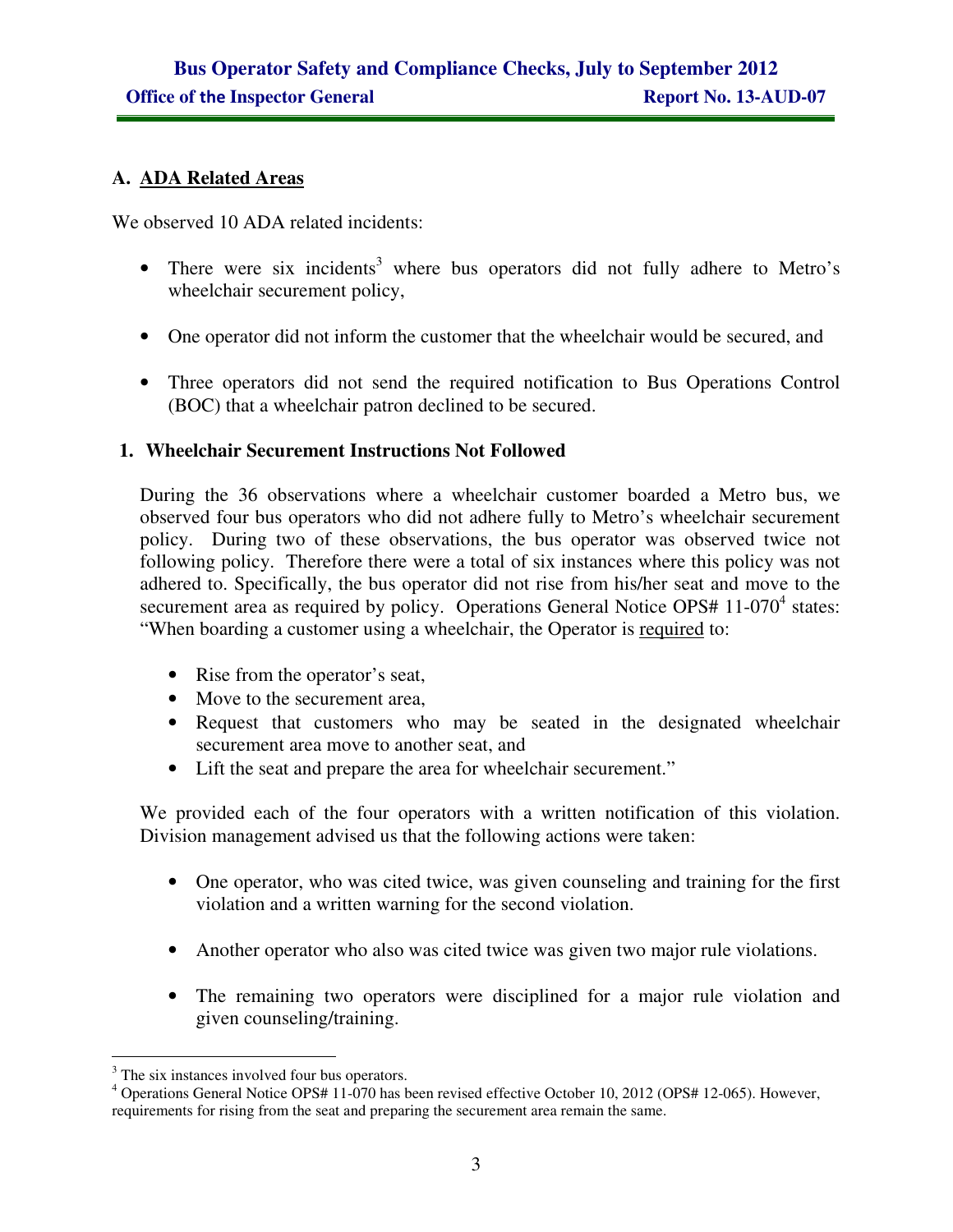#### **2. Operator Did Not Inform Customer That Wheelchair Would Be Secured**

Operations General Notice OPS# 11-070 also states: When customer has boarded and is in the securement area, the Operator must: Announce in a clear, distinct voice, "With your permission, I am going to secure your wheelchair or other mobility device." We observed one bus operator who did not comply with this requirement. We provided the operator with a written notification of this violation. Division management advised the OIG that the operator was receiving training and counseling for this violation.

#### **3. BOC Not Called When Wheelchair Unsecured**

Out of the 36 wheelchair customers who boarded Metro buses during our observations, 31 declined securement. However, in three of these instances, the operator did not send the required notification to BOC that the wheelchair customer declined to be secured. Section 7.110 of the Operator's Rulebook and Standard Operating Procedures states: "In the event a customer in a wheelchair refuses to be secured, Operators may not refuse to transport the customer; however, notify BOC of the customer's refusal to be secured at the time the wheelchair boarding is reported." We provided each of the three operators with a written notification of this violation. Division management advised the OIG that the operators were cited for a major rule violation.

#### **B. Operator Safety Related Areas**

We observed 10 violations related to safety areas. The violations included eating and/or drinking while driving, and not wearing a seatbelt while operating the bus:



**Chart 3: Violations Related to Operator Safety Areas**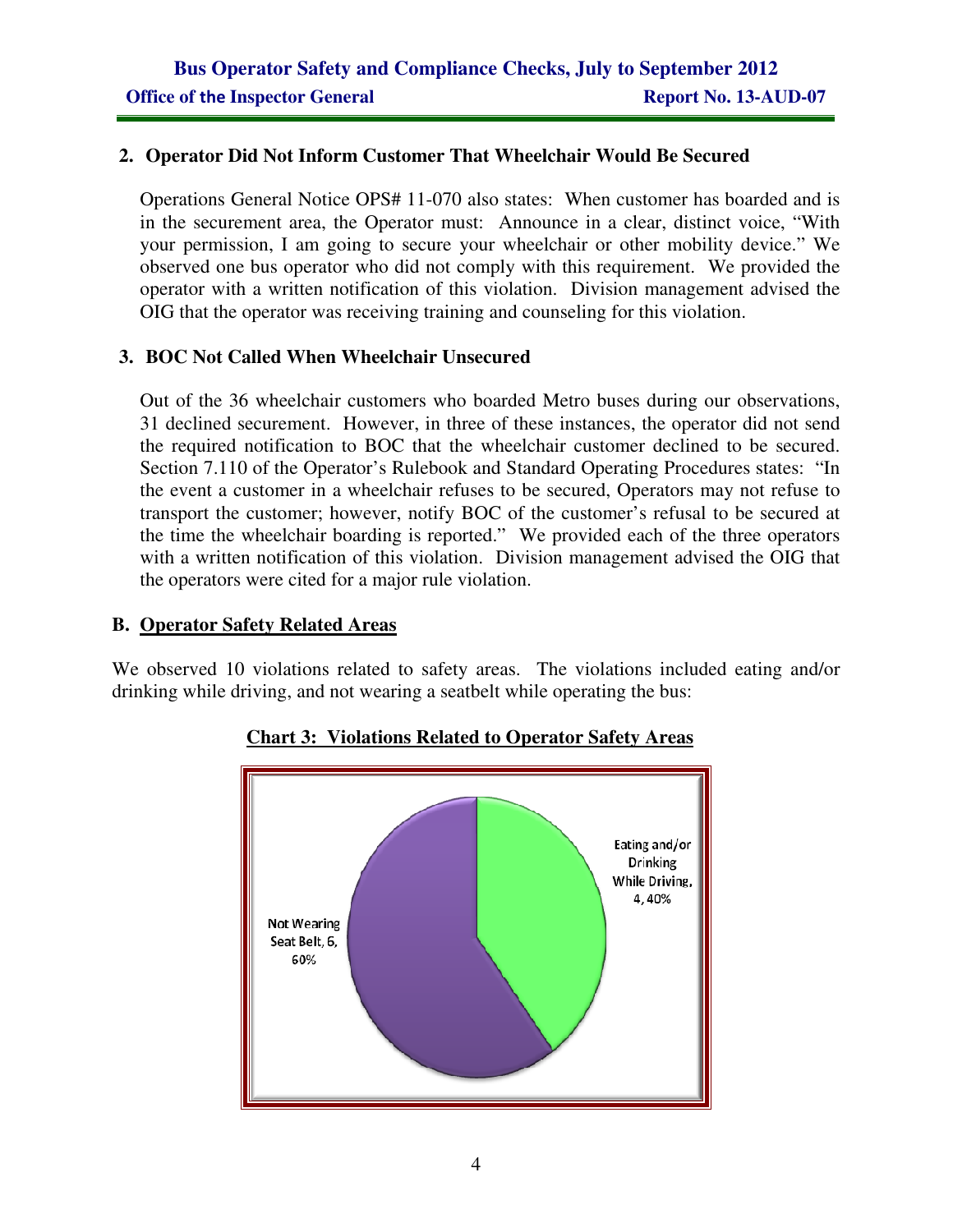#### **1. Eating While Operating Bus**

We observed four operators eating and/or drinking while operating a Metro bus. Each operator was provided with a written notification of this violation. One operator in particular was observed holding food and drink in one hand and the other hand holding the steering wheel and condiments. Section 4.14 of the Operator's Rulebook states: "Operators must not consume food and/or beverages at any time while operating any Metro vehicle or while riding as a passenger, whether the vehicle is in or out of service." Eating or drinking while driving a bus could distract the operator and increase the risk of injuries or accidents. Division management advised the OIG that the four operators were issued a major rule violation and given counseling and training.

#### **2. Operator Not Wearing Seatbelt**

We observed six bus operators not wearing their seat belts while operating a Metro bus. Written notification of this violation was provided to each of these bus operators. Section 2.39 of the Operator's Rulebook states: "The use of seatbelts and shoulder belts (if equipped) is mandatory when operating any Metro vehicle." Usage of seatbelts helps to protect the operator from serious injury or death in case of an accident. Division management advised the OIG that the six operators were charged with a major rule violation and received counseling and training.

## **CONCLUSION**

During the quarter July to September 2012, we completed 170 observations of Metro bus operators. We found that the majority of Metro bus operators are performing their duties at a high level and take pride in providing the best customer service to bus patrons. To ensure that operator performance stays at a high level, management should continue to stress the importance of adhering to all policies and procedures. Based on the results of our review, management should emphasize compliance with rules related to:

- Wheelchair securement,
- Calling BOC when wheelchairs are not secured,
- Wearing seatbelt when operating bus, and
- Refraining from eating or drinking while operating a bus

During our observations, we also noted operators who carried out their duties in an exemplary manner. When we noted excellent performance, we sent an email to the Division Transportation Operations Manager. Examples are: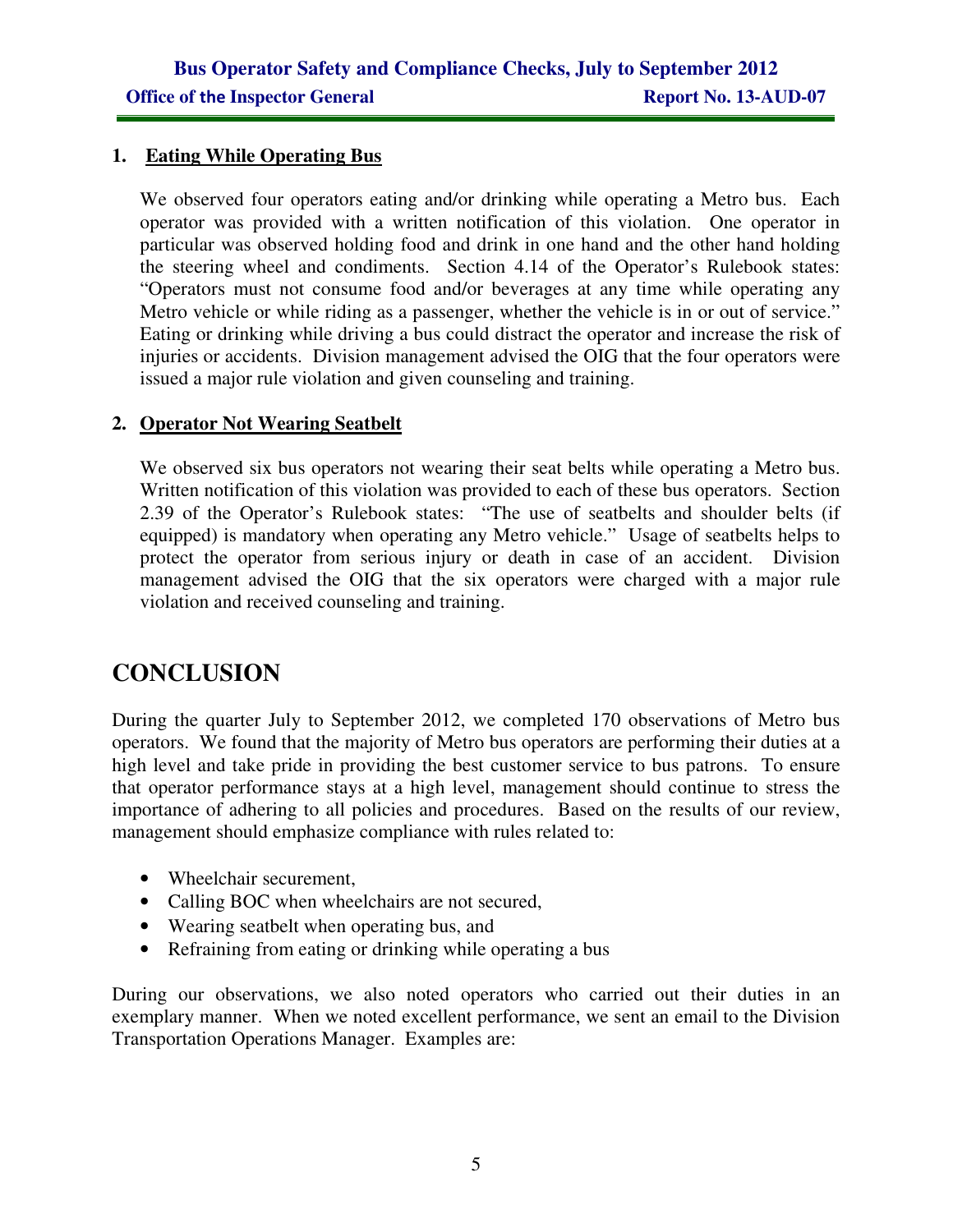### **Bus Operator Safety and Compliance Checks, July to September 2012 Office of the Inspector General Report No. 13-AUD-07**

- Although a bus operator was confronted with a loud and rude wheelchair customer, the operator maintained a professional demeanor and provided outstanding service to the wheelchair patron and other riders.
- Two intoxicated male customers carrying open containers of alcohol tried to board a bus. The operator quickly evaluated the situation, and in a firm, yet civil manner, advised the two individuals that they could not board the bus with the open beverage containers. The operator was also consistently polite and helpful to bus patrons.
- A bus operator was very polite to patrons boarding the bus and went out of his way to assist patrons with directions and answering questions.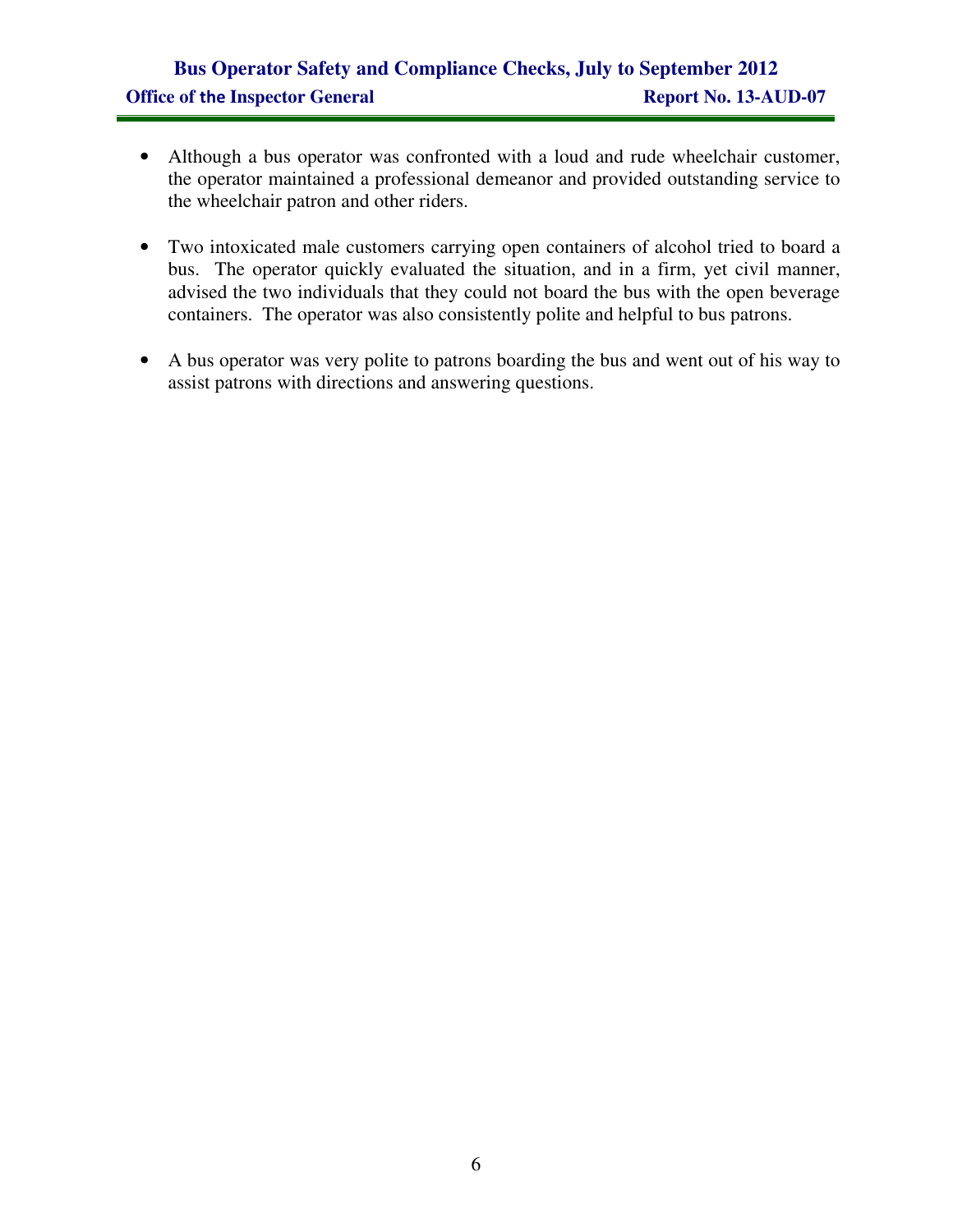## **Summary of Violations Observed July to September 2012**

| <b>Observation Areas</b>                                    | <b>Instances</b><br><b>Observed</b> |  |  |  |  |  |  |
|-------------------------------------------------------------|-------------------------------------|--|--|--|--|--|--|
| <b>ADA Related Areas</b>                                    |                                     |  |  |  |  |  |  |
| Operator did not rise from seat and move to securement area | 6                                   |  |  |  |  |  |  |
| Wheelchair patron not secured, BOC not called               |                                     |  |  |  |  |  |  |
| Operator did not inform customer that wheelchair will be    |                                     |  |  |  |  |  |  |
| secured                                                     |                                     |  |  |  |  |  |  |
|                                                             |                                     |  |  |  |  |  |  |
| <b>Operator Safety Areas</b>                                |                                     |  |  |  |  |  |  |
| Eating or drinking while driving bus                        |                                     |  |  |  |  |  |  |
| Not wearing seatbelt                                        |                                     |  |  |  |  |  |  |
| <b>TOTAL</b>                                                |                                     |  |  |  |  |  |  |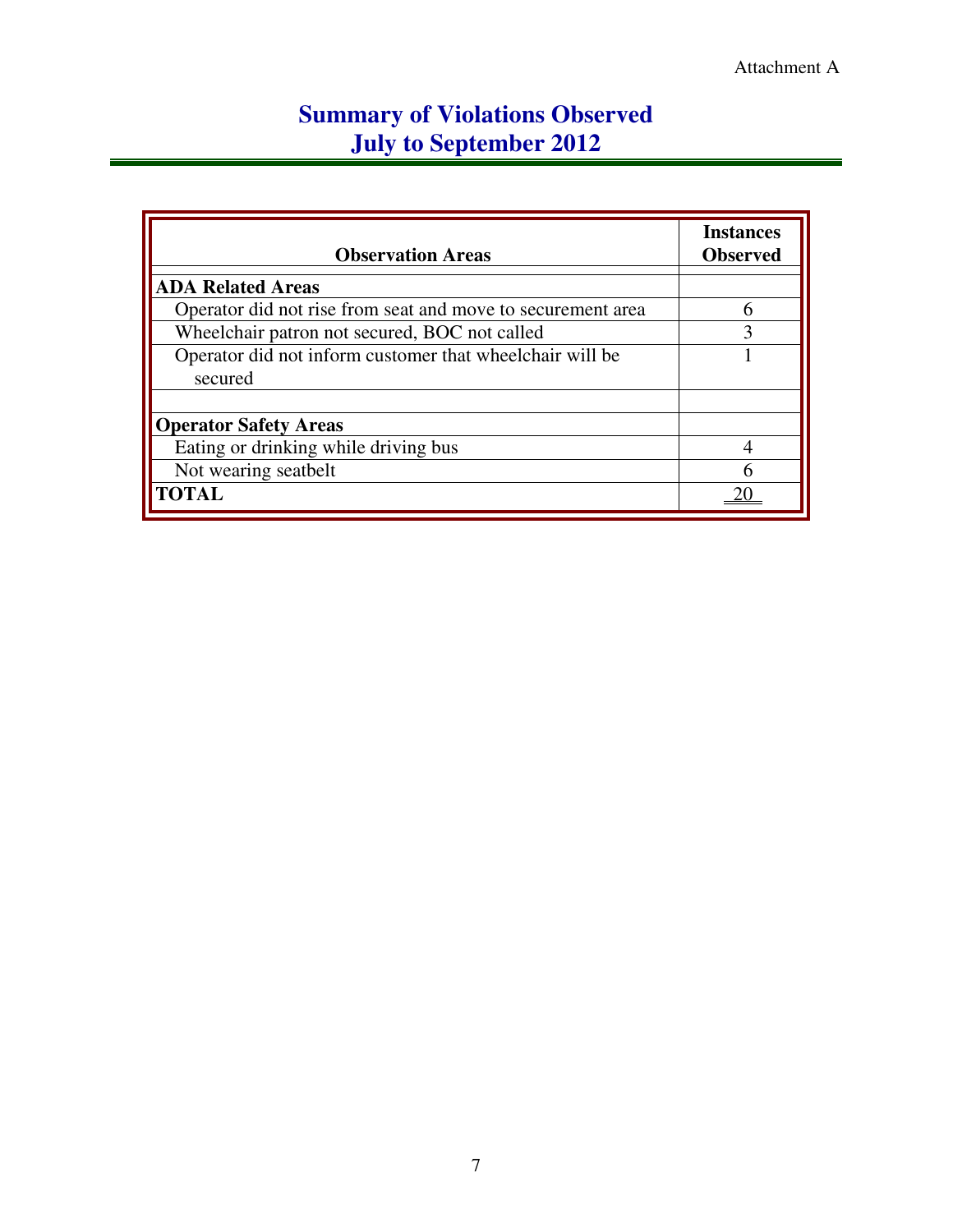## **Summary of Observation Results For the Last Four Quarters**

| <b>Observation Areas</b>                                       | <b>Instances Observed</b> |                              |                       |                              |  |
|----------------------------------------------------------------|---------------------------|------------------------------|-----------------------|------------------------------|--|
|                                                                | Oct to Dec<br>2011(A)     | <b>Jan to Mar</b><br>2012(A) | Apr to Jun<br>2012(A) | <b>Jul to Sep</b><br>2012(A) |  |
| <b>ADA Related Areas</b>                                       |                           |                              |                       |                              |  |
| Operator did not rise from seat and move to<br>securement area | 3                         | 1                            | $\overline{4}$        | 6                            |  |
| Operator did not ask to secure wheelchair<br>patron            | $\overline{2}$            | 1                            | $\Omega$              | 1                            |  |
| Wheelchair patron not secured, BOC not<br>called               | $\overline{7}$            | 3                            | $\overline{2}$        | 3                            |  |
| Wheelchair patron denied boarding, BOC<br>not called           | 1                         | $\overline{0}$               | $\overline{0}$        | $\Omega$                     |  |
| Wheelchair patron passed up                                    | $\overline{0}$            | $\overline{0}$               | $\overline{0}$        | $\Omega$                     |  |
| Stops not announced when AVA not in use                        | $\overline{0}$            | $\mathbf{0}$                 | $\boldsymbol{0}$      | $\mathbf{0}$                 |  |
| Assistance not offered to patron who                           | $\overline{3}$            | $\overline{0}$               | $\theta$              | $\theta$                     |  |
| appears to have special needs                                  |                           |                              |                       |                              |  |
| <b>Operator Safety Areas</b>                                   |                           |                              |                       |                              |  |
| Using personal cell phone while driving bus                    | 1                         | $\overline{0}$               | 1                     | $\Omega$                     |  |
| Unnecessary conversation                                       | $\overline{0}$            | $\theta$                     | 1                     | $\theta$                     |  |
| Eating or drinking while driving                               | 3                         | 1                            | 4                     | 4                            |  |
| Not wearing seatbelt                                           | $\overline{4}$            | $\overline{3}$               | 1                     | 6                            |  |
| Not obeying traffic laws                                       | $\overline{0}$            | 1                            | $\overline{0}$        | $\overline{0}$               |  |
| <b>Operator Discourtesy</b>                                    | $\theta$                  | $\theta$                     | $\theta$              | $\theta$                     |  |
| <b>Bus Uniforms</b>                                            |                           |                              |                       |                              |  |
| Bus Operator was not wearing approved<br>uniform               | $\boldsymbol{0}$          | $\boldsymbol{0}$             | $\overline{0}$        | $\overline{0}$               |  |
| <b>Total Violations Observed</b>                               | 24                        | 10                           | 13                    | 20                           |  |
| <b>Number of Observations Made</b>                             | 147                       | 157                          | 153                   | 170                          |  |
| <b>Number of Observations with Violations</b>                  | 14                        | 9                            | 12                    | 15                           |  |
| <b>Percentage of Observations with Violations</b>              | 10%                       | $6\%$                        | 8%                    | $9\%$                        |  |

(A) Multiple violations were noted during some of the observations.